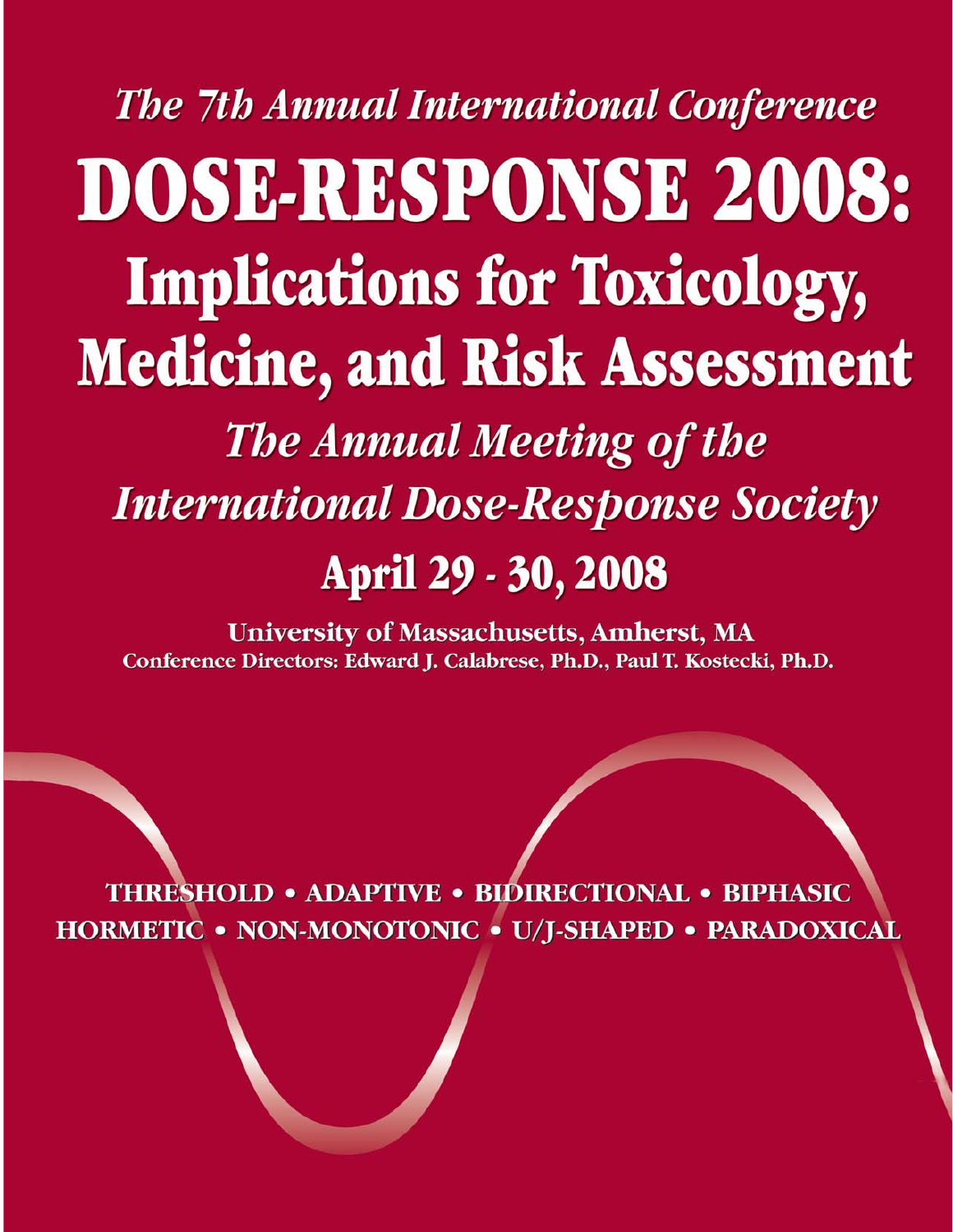# **PLATFORM PRESENTATIONS TUESDAY, APRIL 29, 2008**

### *Morning*

#### **Session I: PLENARY**

**Moderator: Jonathan Borak,** *Yale University, New Haven, CT*

- 8:30am **Welcome and Overview** Edward J. Calabrese, *University of Massachusetts, Amherst, MA*
- 8:45am **A Perspective on the Scientific, Philosophical, and Policy Dimensions of Hormesis** George R. Hoffmann, *College of the Holy Cross, Worcester, MA*

9:55am **Break**

#### 10:25am Superoxide Dismutase and Bell-Shaped Dose **Response Curves** Joe M. McCord, *University of Colorado Denver Health Sciences Center, Denver, CO*

- **Annual Meeting of the International Dose-**11:30am **Response Society** A. Wallace Hayes, *Harvard School of Public Health*
- **Luncheon** *Amherst Room, 10th Floor Campus Center* Noon

### *Afternoon*

### **Session II: BIOMEDICAL**

**Moderator: Bobby Scott,** *Lovelace Respiratory Research Institute, Albuquerque, NM*

1:00pm 1:30pm 2:00pm 2:30pm 3:00pm **Induction of the Redox Protein Thioredoxin Mediating the Hormetic Response of Preconditioning-induced Neuroprotection.** Chuang C. Chiueh, *Taipei Medical University, Taipei City, Taiwan* Chien Y. Huang, *Taipei Medical University, Taipei City, Taiwan* Kai C. Chang, *Taipei Medical University, Taipei City, Taiwan* **Heme Oxygenase-1 and Carbon Monoxide as Novel Anti-Inflammatory Molecules**  Leo E. Otterbein, *Harvard Medical School, Boston, MA* Beek Yoke Chin, *Harvard Medical School, Boston, MA* **Mild Heat Stress Slows Down Aging, Increases Wound Healing, and Enhances Angiogenesis in Human Cells**  Suresh Rattan, *University of Aarhus, Denmark* **A Summary of Dose-Response Models and Estimation in Developmental Toxicity Studies** Daniel L. Hunt, *St. Jude Children's Research Hospital, Memphis, TN* Shesh N. Rai, *University of Louisville, Louisville, KY* Chin-Shang Li, *University of California, Davis, CA* **Separating Stimulant and Impairing Functions in Hormetic Profiles with Independent Component Analysis (ICA)** David B. Newlin, *RTI International, Baltimore, MD*  Phillip A. Regalia, *Catholic University of America, Washington DC*

Edward J. Calabrese, *University of Massachusetts,*

**Hormetic and Non-Hormetic Dose-Responses in** 4:00pm **Emotional Neuroscience** David M. Diamond, *University of South Florida, Tampa, FL* Philip R. Zoladz, *University of South Florida, Tampa, FL*

**Is Possible for LDR Able to Induce Hormetic Effect on Normal Cell Growth, but not Human Tumor Cell Growth? Clinical Implication** Lu Cai, *University of Louisville School of Medicine, Louisville, Kentucky* 4:30pm

**Genetic Dissection of Hormesis: Ponce d'elegans** Thomas E. Johnson, *University of Colorado at Boulder, Boulder, CO* James A. Cypser, *University of Colorado at Boulder, Boulder, CO* Deqing Wu, *University of Colorado at Boulder, Boulder, CO* Pat Tedesco, *University of Colorado at Boulder, Boulder, CO* Sang-Kyu Park, *University of Colorado at Boulder, Boulder, CO* Junji Mitsushita, *University of Colorado at Boulder, Boulder, CO* Takamasa Ishii, *University of Colorado at Boulder, Boulder, CO* 5:00pm

#### **Dinner and Dose-Response Society Awards** 6:30pm **Presentation**

*Amherst Room, 10th Floor, Campus Center*

*Amherst, MA*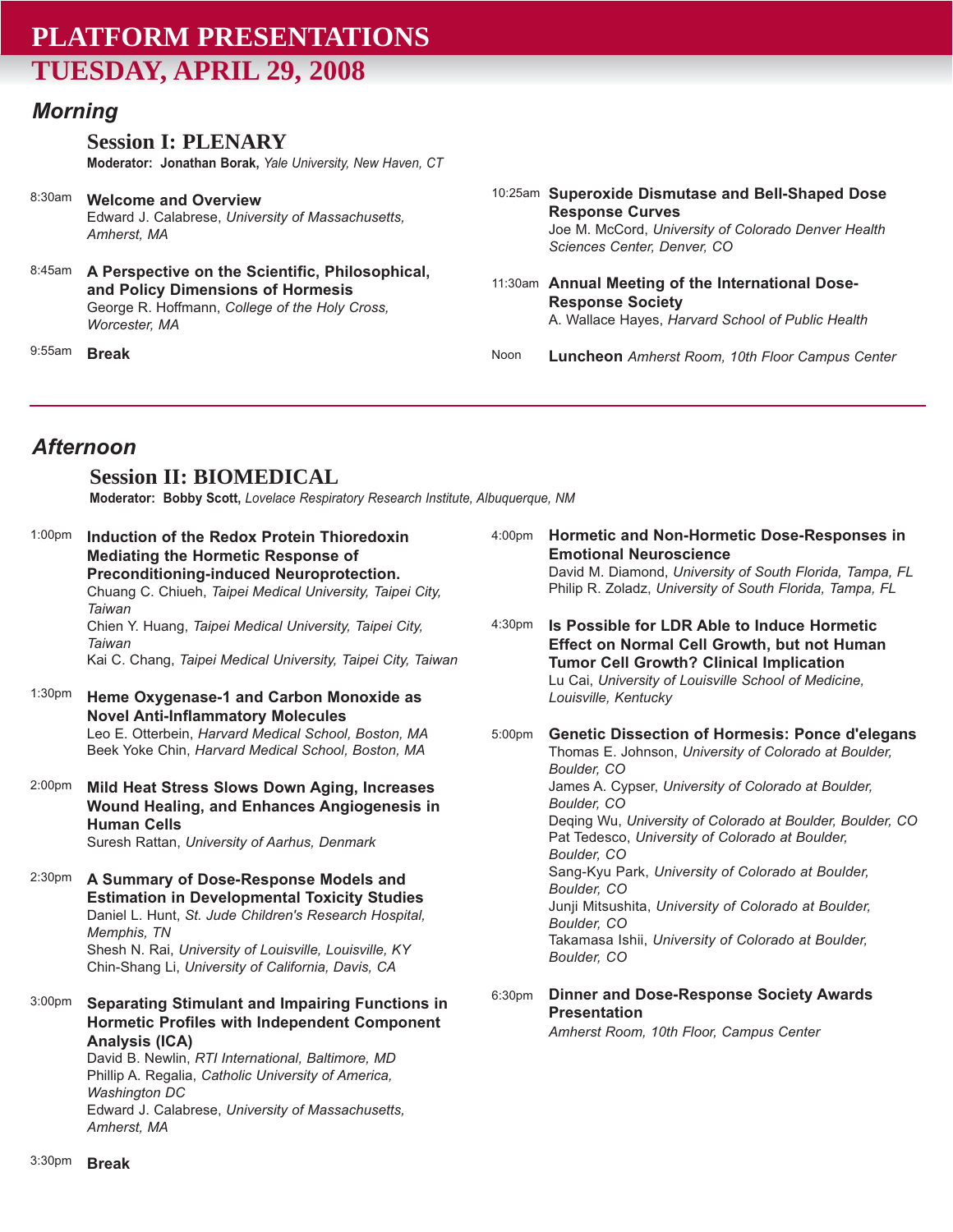# **PLATFORM PRESENTATIONS WEDNESDAY, APRIL 30, 2008**

### *Morning*

#### **Session III: TOXICOLOGY**

**Moderator: Suresh Rattan,** *University of Aarhus, Denmark*

- 8:30am **Antibiotics Have Dual Modes of Action** Julian Davies, *University of British Columbia, Vancouver BC*
- 9:00am **The Diverse Effects of Arsenic on Human DNA Repair: Implications for Risk Assessment.** Peter Sykora, *Deakin University, Melbourne, Australia* Elizabeth.T. Snow, *University of Tasmania, Launceston, Tasmania, Australia*
- 9:30am **The Polyacetylenes Falcarinol and Falcarindiol Affect Stress Responses in Myotube Cultures in a Biphasic Manner**

Jette F.Young, *University of Aarhus, Tjele, Germany* Lars P. Christainsen, *University of Aarhus, Tjele, Germany* Peter K. Thell, *University of Aarhus, Tjele, Germany* Niels Oksbjerg, *University of Aarhus, Tjele, Germany*

10:00am **Break**

10:30am **U-shaped Dose-responses at Low Doses: Explanation with a New Model for in vitro Neoplastic Transformation** Helmut Schöllnberger, PhD., *University of Salzburg, Salzburg, Austria*

Ronald E.J. Mitchtel, *Chalk River Laboratories, Chalk River, ON, Canada*

**Hormesis without Cell Killing in a Competing-**11:00am **Risks Model of Carcinogenesis** Louis Anthony (Tony) Cox, Jr., *Cox Associates, Denver, CO*

11:30am Complex Mixture-associated Hormesis and **Toxicity: The Case of Leather Tanning Industry** Giovanni Pagano, *Italian National Cancer Institute, Mercogliano, Italy* Giuseppe Castello, *Italian National Cancer Institute, Mercogliano, Italy* Marialuisa Gallo, *Campania Regional Environmental Protection Agency, Naples, Italy* Ilaria Borriello, *Federico II Naples University, Naples, Italy* Marco Guida, *Federico II Naples University, Naples, Italy*

**Luncheon** *Amherst Room, 10th Floor Campus Center* Noon

### *Afternoon*

### **Session IV: BIOTERRORISM, LOW DOSE EFFECTS AND HORMESIS**

**Moderators: Nicholas Dainiak,** *Bridgeport Hospital, Bridgeport, CT* **Carmel Mothersill,** *McMaster University, Hamilton, ON, Canada*

- 1:00pm **Local, Regional and National Responses for Medical Management of a Radiological/Nuclear Incident** Nicholas Dainiak, MD, *Bridgeport Hospital, Bridgeport, CT*
- 1:30pm **Low-Dose-Radiation-Activated Natural Protection against Cancer and Other Diseases** Bobby R. Scott, *Lovelace Respiratory Research Institute, Albuquerque, NM*
- 2:00pm **Mechanisms of Bystander Effects which Could Underlie Hormetic Effects Following Low Dose Exposure** Carmel Mothersill, *McMaster University, Hamilton, ON,*

*Canada*

2:30pm **Break**

**The Cutaneous Radiation Reaction at the Molecular Level** V. Meineke, *Bundeswehr Institute of Radiobiology, Munich, Germany* **Discussion Panel: Science and Values in Bioterrorism Response - Is the Science Useful or Important?** Wayne Jonas, Chair, *Samueli Institute for Information Biology, Alexandria, VA* Nicholas Dainiak, *Bridgeport Hospital, Bridgeport, CT* Victor Meineke, *Bundeswehr Institute of Radiobiology, Munich, Germany* Carmel Mothersill, *McMaster University, Hamilton, ON, Canada* Deborah Oughton, *Norwegian University of Life Sciences, Aas, Norway* 3:00pm 3:30pm

> Bobby R. Scott, *Lovelace Respiratory Research Institute, Albuquerque, NM*

Colin Seymour, *McMaster University, Hamilton, ON, Canada*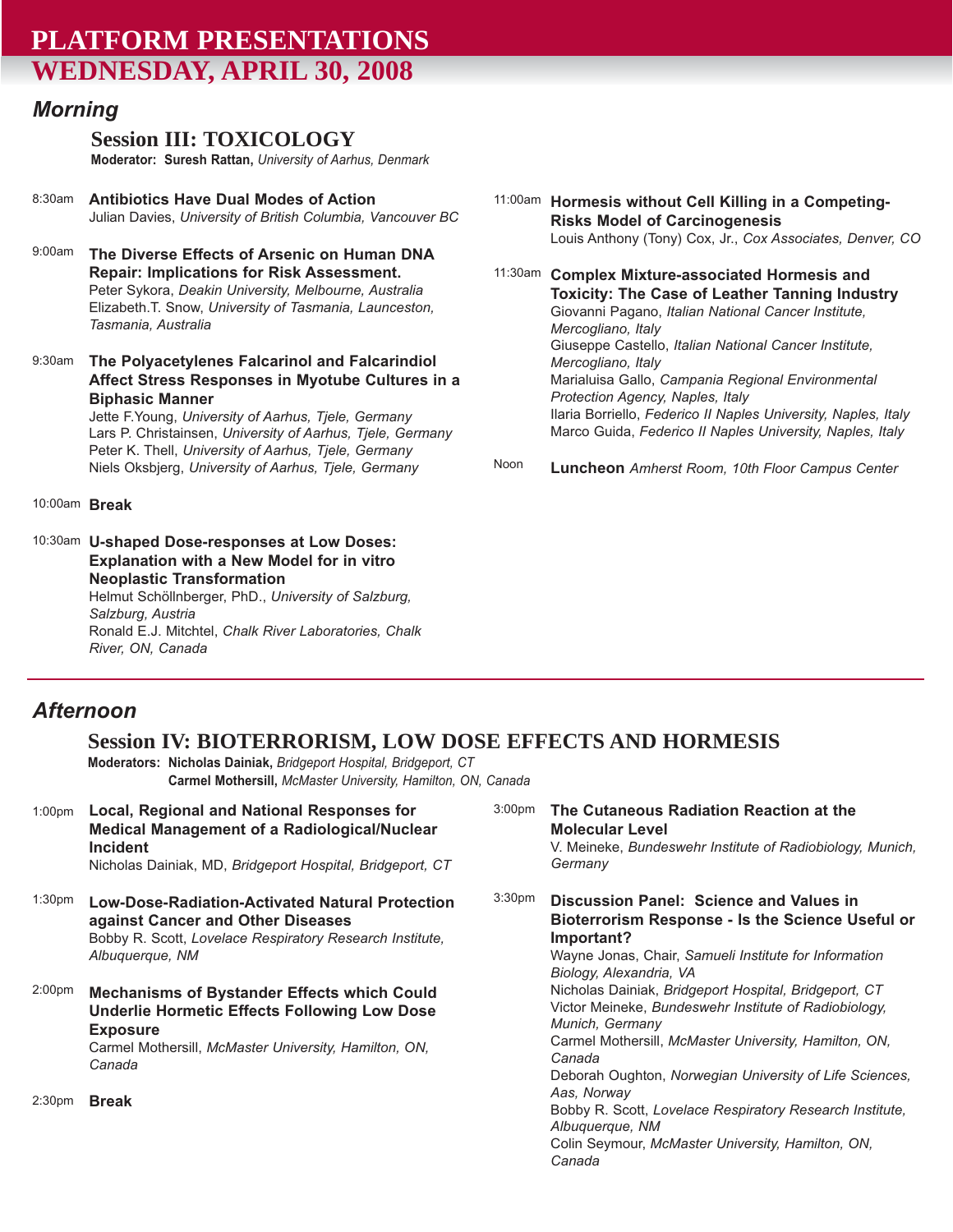## **2008 INTERNATIONAL DOSE-RESPONSE SOCIETY AWARDS**

**OVERVIEW**

*The International Dose-Response Society is proud to announce the recipients of the annual awards for Outstanding Leadership, Outstanding Career Achievement and Outstanding New Investigator. These awards are presented to individuals in each category who have made outstanding contributions to the field of Dose Response. The awards committee selecting the recipients was Helmut Hirsch, University at Albany, Ken Mundt, Environ, and Barbara Callahan, University Research.*

*This year's awards go to Bobby Scott for Outstanding Leadership, Lu Cai for Outstanding Career Achievement and Sergio Parra for Outstanding New Investigator. Congratulations to all.*

# **2008 INTERNATIONAL HORMESIS SOCIETY AWARDS**

# **AWARDEE PROFILE: LEADERSHIP**



## *Bobby Scott*

Dr. Bobby Scott received a B.S. in physics from the Southern University, Baton Rouge, Louisiana, a M.S. in physics from the University of Illinois at Urbana, Illinois, and a Ph.D. in biophysics also from the University of Illinois. His research career mainly has focused on developing predictive models for characterizing the risk for deterministic and stochastic radiobiological effects. Dr. Scott's interest in radiation research originated during high school in connection with conducting an experiment on radiation mutagenic effects in fruit flies at Webster High, Minden, Louisiana. This interest continued through undergraduate and graduate school, leading to

a theoretical Ph.D. thesis entitled "A Mechanistic State Vector Model for the Interaction of Ionizing Radiation with Cells" that was achieved under his advisor Professor Howard S. Ducoff. Professor Ducoff was one of the first to conduct experimental studies of radiation hormesis, and as a student Dr. Scott contributed to this work. Dr. Scott conducted his postdoctoral research related to modeling of radiation-induced life shortening at the Biology Division of Argonne National Laboratory. After completing his postdoctoral work he joined Lovelace Respiratory Research Institute (LRRI, then the Inhalation Toxicology Research Institute), where he is now a Senior Scientist. At LRRI, he developed a theoretical hazard-function model for quantifying radiation lethality and morbidity risks after large radiation doses. This model currently is used internationally for radiological incident risk assessment and was recently discussed in a paper in the journal Dose-Response. The paper addressed the nonlinear health risk from ingesting polonium-210, which related to the Litvinenko incident in London. Presently, his research focuses mainly on developing biological-based models that explain radiation hormesis at the molecular, cellular, and organ and/or tissue levels. Dr. Scott has been an active participant in the International Dose-Response Society for several years, both with respect to organizing and moderating conference sessions as well as keeping colleagues around the world informed about new developments in the field. Among his more than 100 scientific publications, over 20 relate to radiation and chemical hormesis.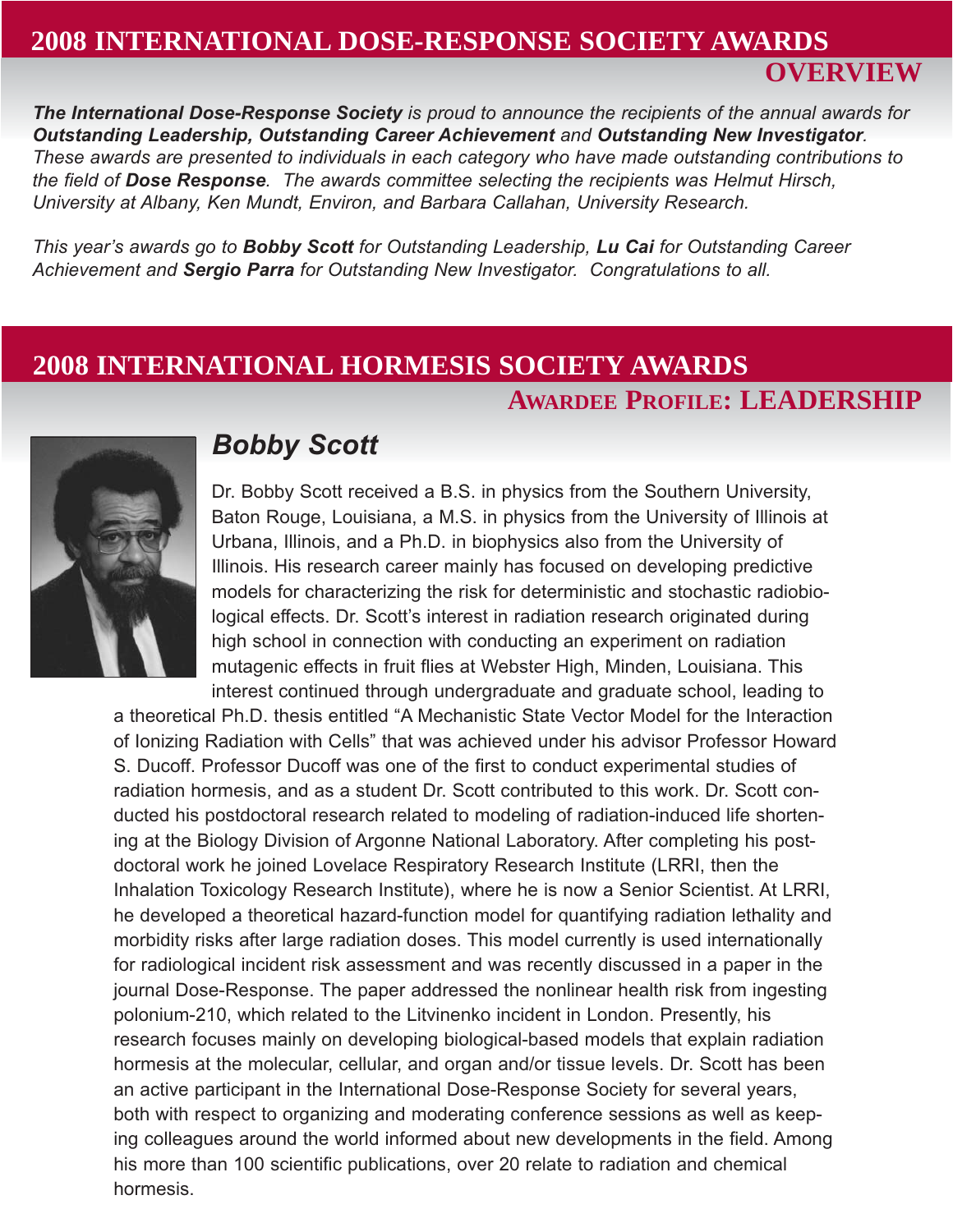# **2008 INTERNATIONAL HORMESIS SOCIETY AWARDS AWARDEE PROFILE: CAREER ACHIEVEMENT**



# *Lu Cai*

Lu Cai received his MD in 1983, and Ph.D. in 1990 from Jilin University in China, followed by a postdoctoral training at University of Western Ontario in 1993, and McGill University in 1995, Canada. He is currently an Associate Professor, Departments of Medicine and Radiation Oncology, the University of Louisville, and also Visiting Professor and Director, Chinese-American Institute for Diabetic Complications, Wenzhou Medical College, China.

Since 1990, Lu has concentrated his interests in the biological effect of low-dose radiation (LDR) under the supervision of Dr. Shuzheng Liu, a well-known Chinese Radio-Biologist. The unique feature of Lu's interests in LDR effect is its impact on public health and medical application. Lu is one of the first persons to investigate whether LDR adaptive response occurs in male germ cells *in vivo* (Int J Radiat Biol 1990), which was followed by several other important papers in the same field (Mutation Res 1993,1994; Mutagenesis 1995; Radiation Res 2006; Critical Review in Toxicology 2007). Later, he further extended LDR-induced hormesis and adaptive responses into hematology, showing the induction of hormetic and adaptive response in the hemapoietic system, with several important publications in Radiation Res (1995) and Toxicological Sciences (2000). The studies demonstrated for the first time that LDR can partially replace stem cell stimulating factor, G-CSF, to stimulate and mobilize hematopoietic progenitor cells (HPCs) into peripheral blood, and they further proved that the mobilized HPCs are able to rescue lethally irradiated recipient mice (Exp Hematology 2004). More recently, the studies further demonstrated the significant difference of normal human tissues from human tumor cells in response to LDR *in vitro* and *in vivo* (Radiation Res 2008, in press; J Radiation Res 2008, in press). Meanwhile, Dr. Cai is also pursuing to apply LDR's hormestic and adaptive mechanisms into prevention or intervention of diabetes and diabetic complications. His work on diabetic complications has made a great contribution to the field of diabetes research, publishing several important papers in JBC (2000), Diabetes (2002, 2005), Am J Pathol (2004,2005), J Am Coll Cardiol (2006, 2008), Free Rad Biol Med (2006) and Circulation (2006).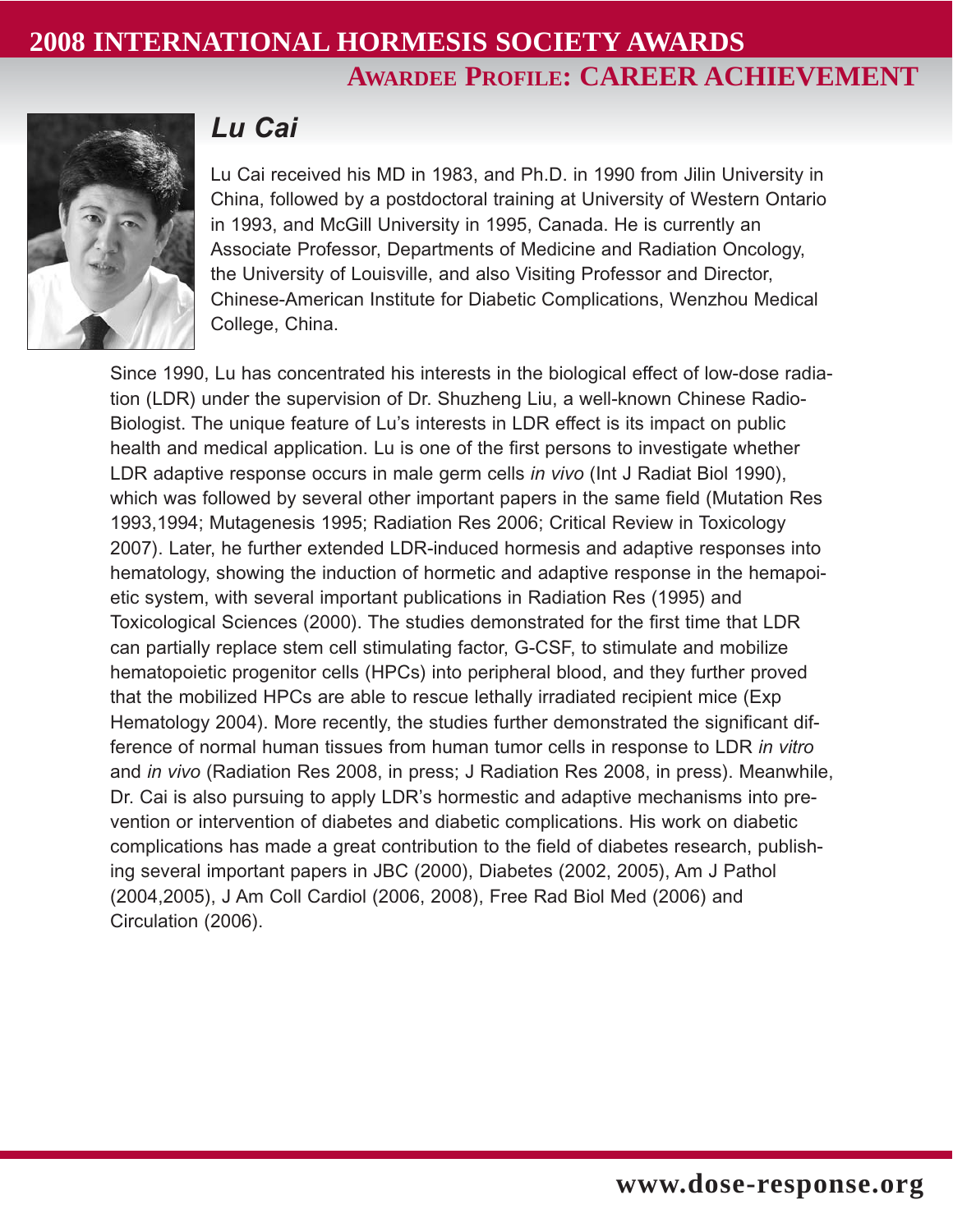# **2008 INTERNATIONAL HORMESIS SOCIETY AWARDS AWARDEE PROFILE: NEW INVESTIGATOR ACHEIVEMENT**



# *Sergio Parra*

I was born on January 5, 1974 in Medellín, Colombia. At age seventeen I went to the Universidad de Antioquia pursuing a career in medicine, ultimately becoming a physician. Throughout my college years I had the honor to rank in the 5th position among last year's Colombian students of medicine, and rank in the 2nd position among 78 students of medicine. Soon after finishing my studies in medicine, I started my training as a pharmacologist. During this time, I was involved in a project evaluating the relationship between a polymorphism in the b1 adrenergic receptors and the

clinical response to a selective antagonist for them. By the end of 2004 I went to Houston, Texas, to work in the Laboratory of Dr. Richard Bond, at the University of Houston, as a postdoctoral fellow. By the end of that same year Dr. Bond gave me the opportunity to visit Professor Clive Page's Laboratory in London, United Kingdom, through the Texas / United Kingdom Collaborative Research Initiative award. That same year I was given a grant to attend to the British Pharmacological Society meeting in Newcastle. My work in Houston was about the taboo idea of using beta-blockers in asthma. There, using a mouse model of this disease and in a small clinical trial, we were able to demonstrate paradoxical and unthinkable effects of these drugs after its chronic administration in both animals and humans.

By the beginning of 2007, I got married and decided to come back to Colombia, where I got tenure as a Professor in the Universidad de Antioquia. In October 2007 the University sent me to Nagasaki, Japan, to take a course on research and development of products to meet public health needs. Now, I am involved in several projects, some of which are related with the development of drugs to treat neglected diseases in my country (i.e. Chagas disease, leishmaniasis, and malaria), and some others about pharmacogenetics.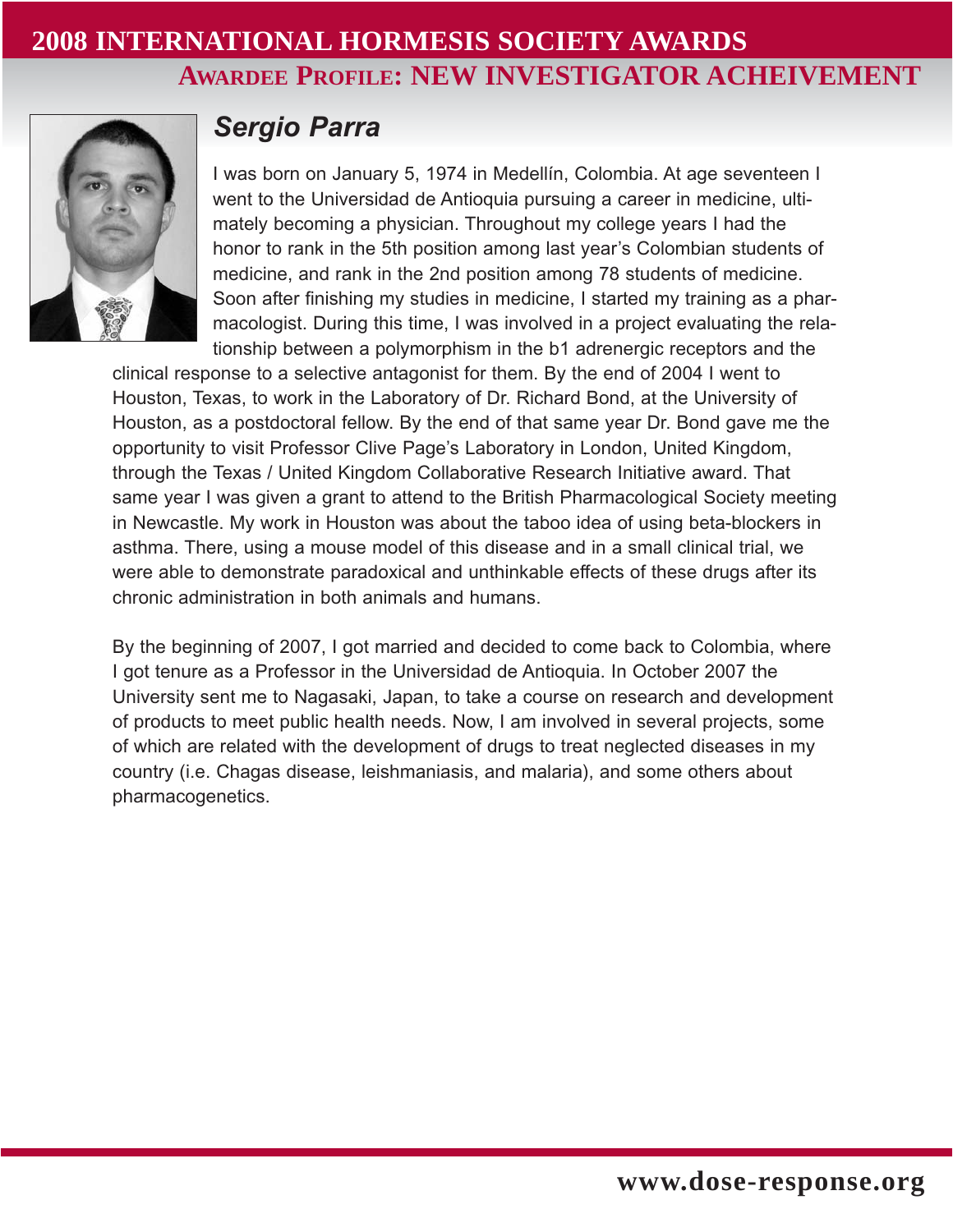# **ANNOUNCEMENT**

# *8th International Conference* **DOSE-RESPONSE 2009: IMPLICATION FOR TOXICOLOGY, MEDICINE AND RISK ASSESSMENT**

*The Annual Meeting of the* 

*International Dose-Response Society*

**APRIL 28 - 29 2009**

*University of Massachusetts at Amherst*

*• Adaptive • Bidirectional • Biphasic • Hormetic • Non-Monotonic • Yerkes-Dodson Law (Psychology) • U-Shaped • J-Shaped • Subsidy-Stress Gradient (Ecology) • Reverse Dose-Responses*

### **TOPICS WILL INCLUDE:**

- Molecular mechanisms
- Pharmacological effects
- Chemical and radiation toxicology
- Risk assessment implications
- Low-dose modeling
- Evolutionary foundations
- Ecological effects
- Clinical/therapeutic effects
- Psychological/behavioral responses
- Bioengineering processes

*Please visit our website for more information, Abstract Submission Guidelines and Abstract Submission*

# **www.dose-response.org**

### **For further Information contact**

Edward J. Calabrese, Ph.D. or Paul T. Kostecki, Ph.D.

Environmental Health Sciences • Morrill I, N344 • University of Massachusetts Amherst, MA 01003 Phone: (413) 545-3164 • FAX: (413) 545-4692 • edwardc@schoolph.umass.edu

# **DEADLINE FOR ABSTRACTS December 8, 2008**

### **INTERNATIONAL DOSE-RESPONSE SOCIETY MEMBERSHIP**

#### **The INTERNATIONAL DOSE-RESPONSE**

**SOCIETY** is a professional society designed to enhance understanding of the nature of the dose response and its implications for science and society. Those individuals with a professional interest in these areas are invited to join the Society. Applications for membership can be found at **www.dose-response.org** or on the next page.

Membership in the International Dose-Response Society Includes:

- Subscription to the Quarterly Electronic Journal Dose-Response
- Keyword, Author, and Subject "Active Searches" with Email Notification for all Dose-Response Articles in Particular and All MetaPress Articles in General
- 25% discount to the Annual International Dose-Response Society Conference 2009
- Member-only access to past conference PowerPoint Presentations
- Email notification when the newest Society e-newsletter. "BELLE Newsletter" (Biological Effects of Low-Level Exposure), is published online
- Annual Membership Fees (In US Funds)

### *Please note that all 2007 memberships expire on June 30, 2008*

- Exercise science
	- Epidemiology of low doses
	- Industrial hygiene
	- Legal implications